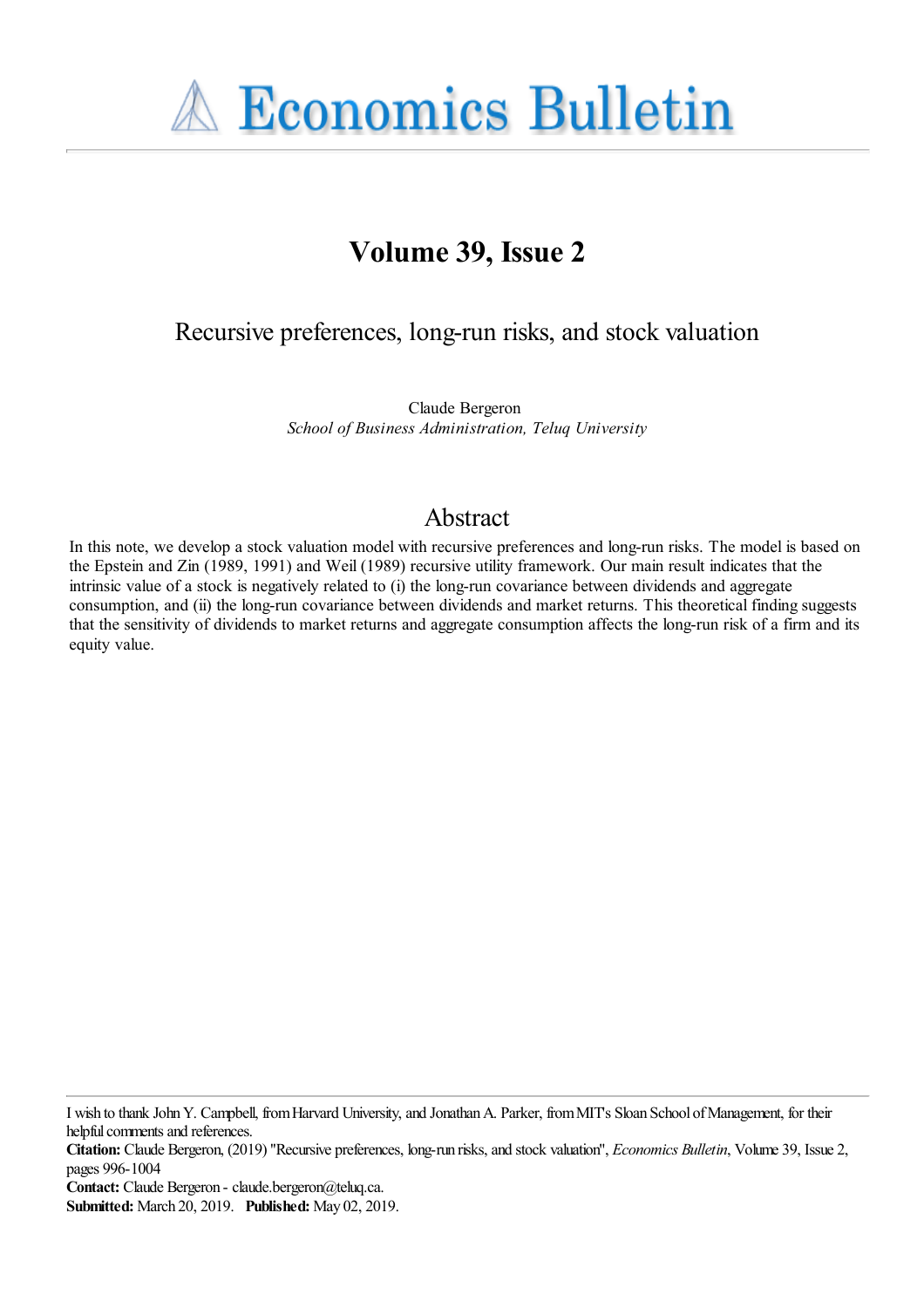# **1. Introduction**

According to Chen et al. (2013, p. 39), a large and growing body of theoretical work in macroeconomics and finance models the preferences of economic agents using a recursive utility function similar to the one explored by Epstein and Zin (1989, 1991) and Weil (1989). One reason for the growing interest in such preferences is that they provide a useful generalization of the standard power utility method. Under the recursive representation, the coefficient of relative risk aversion does not need to equal the inverse of the elasticity intertemporal substitution, as it must in standard power utility models with constant relative risk aversion.

 In this note, we develop a stock valuation model with recursive preferences and longrun risks.

 As noted by Ferson et al. (2013), the long-run risk model following Bansal and Yaron (2004) and Bansal et al. (2005) has been a phenomenal success. Indeed, Bansal and Yaron (2004) revealed that long-run risks represent a potential resolution of asset pricing puzzles. In addition, Bansal et al. (2005) showed that cash flow betas, obtained from the long-run covariance between dividends and aggregate consumption, account for more than 60% of the cross-sectional variation in risk premia. Moreover, many subsequent studies confirmed the importance of the long-run risk approach. Examples include, Hansan et al. (2008), Da (2009), Bansal and Kiku (2011), Bergeron (2013a, and 2013b), Bansal et al. (2016), and Li and Zhang (2017).

 However, none of the above-mentioned studies integrates the long-run concept of risk into the stock valuation process, using recursive preferences.

 In this regard, our motivation comes from the following observations: (1) the growing interest in recursive preferences; (2) the success of the long-run risk approach; (3) the numerous studies related to stock valuation;<sup>1</sup> and (4) the absence of a theoretical stock valuation model with recursive utility and long-run risks.

 Our main result indicates that the intrinsic value of a stock is negatively related to (*i*) the long-run covariance between dividends and aggregate consumption, and (*ii*) the longrun covariance between dividends and market returns. This theoretical finding suggests that the sensitivity of dividends to market returns and aggregate consumption affects the long-run risk of a firm and its equity value.

## **2. The model**

In this section, we construct our extension model. We first refer to the fundamental equation of asset pricing with stochastic discount factors. Next, we introduce a recursive

 $\overline{a}$ 

<sup>&</sup>lt;sup>1</sup> As mentioned by Sharafoddin and Emisia (2016, p. 128), one of the most significant issues in investment management is stock valuation (*Procedia Economics and Finance*).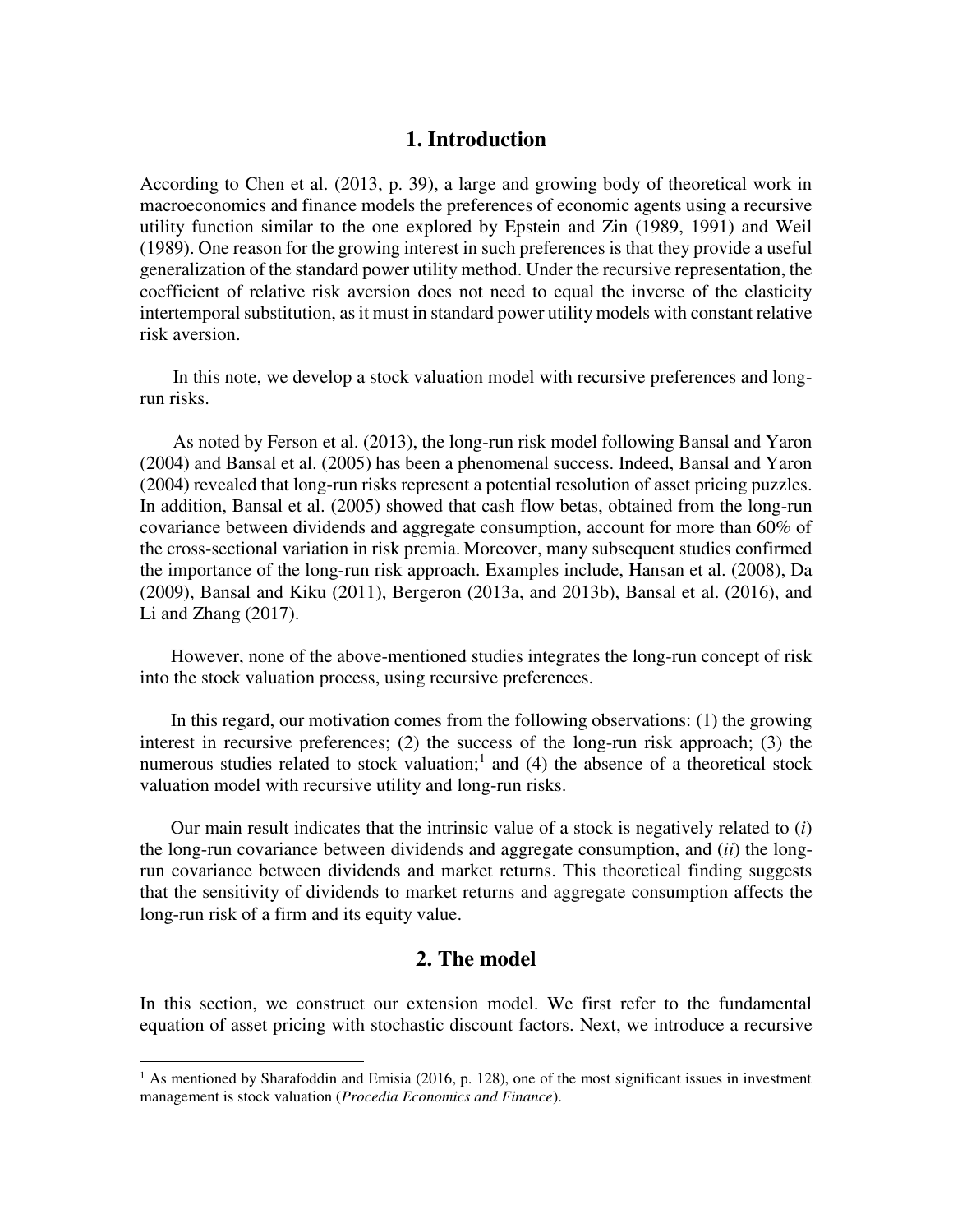utility function. Then, we sum over several periods to integrate two long-run risk measures into the valuation process. Our development follows Bergeron (2013a, and 2013b). However, in this paper, we do not assume a restrictive power utility function, a constant relative risk aversion, a time separable utility function or a specific linear dividend multifactor process.

#### *2.1 Long-lived asset prices*

At time  $t$  ( $t = 0, 1, 2, ..., T - 1$ ), for a long-lived asset such as a stock, the *law of one price* stipulates that: $<sup>2</sup>$ </sup>

$$
P_{it} = E_t \sum_{\tau=1}^{\infty} \tilde{S}_{t+\tau} \tilde{D}_{i,t+\tau},
$$
\n(1)

where  $P_{it}$  is the price of asset *i* at time *t*,  $\tilde{D}_{i,t+\tau}$  is the dividend of asset *i* at time  $t + \tau$ , and  $\tilde{S}_{t+\tau}$  is the stochastic discount factor (SDF) between time t and  $t+\tau$  ( $\tau = 1, 2, 3, ..., \infty$ ).<sup>3</sup> Since the dividend value of asset *i* at time  $t$ ,  $D_{it}$ , is known, we can write:

$$
P_{it} = D_{it} E_t \sum_{\tau=1}^{\infty} \tilde{S}_{t+\tau} \tilde{D}_{i,t+\tau} / D_{it} = D_{it} E_t [\tilde{F}_{it}], \qquad (2)
$$

where the stochastic variable  $\vec{F}_{it}$  represents the sum of the discounted dividend growth  $(\tilde{F}_{it} \equiv \sum_{\tau=1}^{\infty} \tilde{S}_{t+\tau} \tilde{D}_{i,t+\tau}/D_{it})$ . To simplify the price valuation, we assume, as in Bergeron (2013a, and 2013b), that the sequence of variables  $\vec{F}_{it}$  is independent and identically distributed (*i.i.d.*). More precisely, we assume that  $\vec{F}_{it} = \vec{F}_i$  (for  $t = 0, 1, 2, ..., T - 1$ ). This assumption is similar to the classic assumption of a stationary process for the pricedividend ratio.<sup>4</sup> Thereby, we can establish that:

$$
P_{it} = D_{it} E_t[\tilde{F}_i],\tag{3}
$$

or, taking the expectation on each side of equation (3), that;

$$
P_{it} = D_{it} E[\tilde{F}_i] = D_{it} \phi_i, \tag{4}
$$

with  $E[F_i] \equiv \phi_i$ . Given the available information at time t, we also have:

$$
\tilde{P}_{i,t+1} = \tilde{D}_{i,t+1} \phi_i,\tag{5}
$$

 $\overline{a}$ 

 $2$  See, for example, Campbell (2017, Chapter 4).

<sup>&</sup>lt;sup>3</sup> In this section, the tilde  $(\sim)$  indicates a random variable. Operators  $E_t$ ,  $V_t$ , and  $COV_t$  refer respectively to mathematical expectations, variance and covariance, where index *t* implies that we consider the available information at time *t*.

<sup>4</sup> In the classic *Gordon Growth Model*, the dividend-price ratio is stationary. See also Rubinstein (1976, p. 409).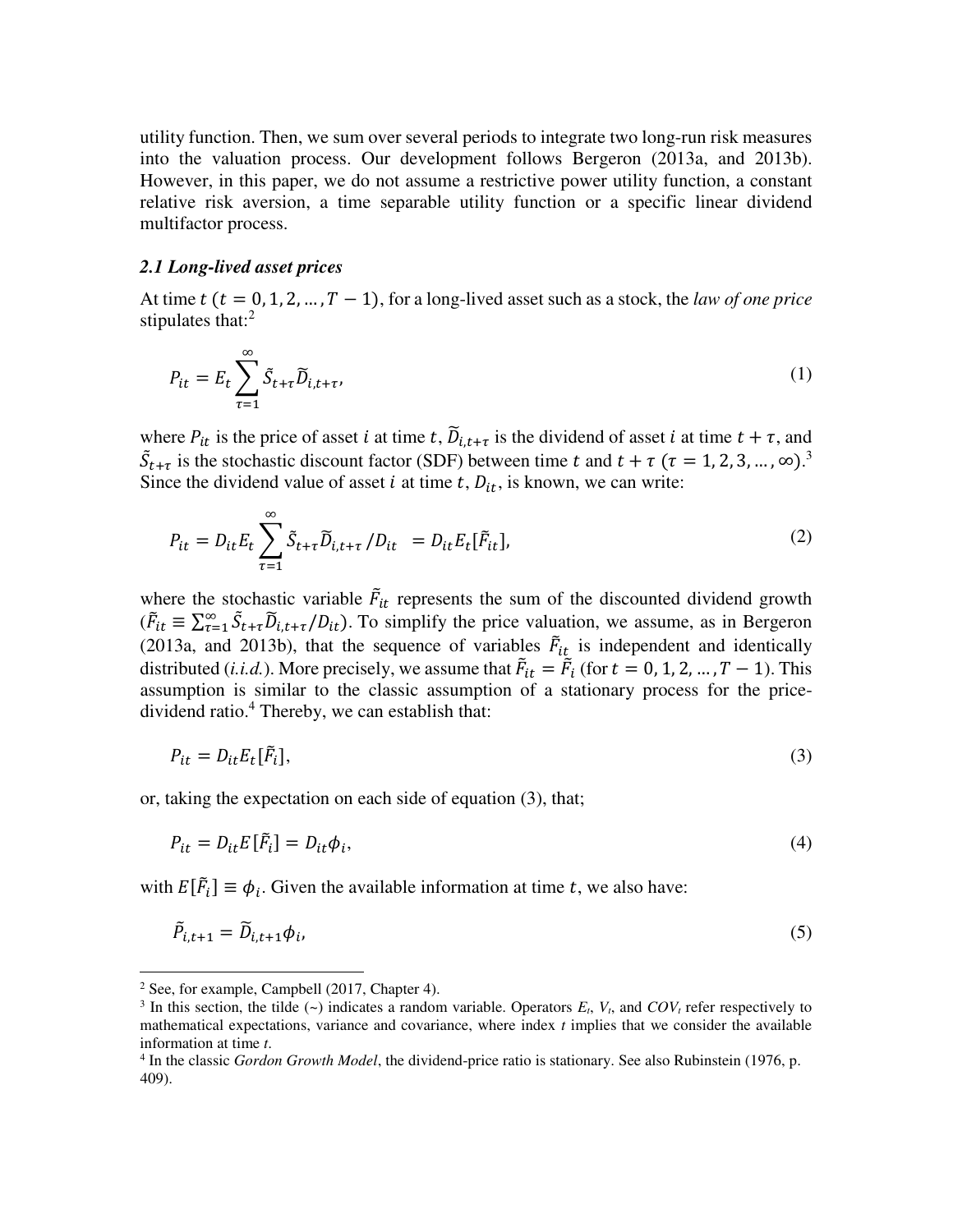where  $\tilde{P}_{i,t+1}$  represents the random price of asset *i* at time  $t + 1$ .

 This last relationship simply reveals that prices and dividends are stochastically related, as in Rubinstein (1976, p. 410).

#### *2.2 Recursive preferences and asset pricing*

Following Restoy and Weil (2011), we consider a standard asset pricing model with a representative agent and recursive preferences as in Epstein and Zin (1989) and Weil (1989).<sup>5</sup> Indirect utility at time t,  $V_t$ , is given recursively as:

$$
V_t = \left\{ (1 - \delta) C_t^{1 - \rho} + \delta (E_t [\tilde{V}_{t+1}])^{1/\theta} \right\}^{\theta},\tag{6}
$$

where  $C_t$  is consumption at time  $t, 0 < \delta < 1$  is the time discount factor,  $\rho > 0$  is the elasticity parameter of intertemporal substitution,  $\tilde{V}_{t+1}$  is the indirect utility at time  $t + 1$ , and  $\theta$  is such that  $\theta \equiv (1 - \gamma)/(1 - \rho)$ , where  $\gamma > 0$  denotes the relative risk aversion coefficient. Using the above preferences, Epstein and Zin (1989) demonstrate that the return of asset *i*,  $\ddot{R}_{i,t+1}$ , must satisfy the following agent's Euler equation:

$$
1 = E_t \left[ \delta^{\theta} \tilde{G}_{t+1}^{-\rho \theta} \tilde{R}_{w,t+1}^{\theta - 1} \tilde{R}_{i,t+1} \right],\tag{7}
$$

where  $\hat{G}_{t+1}$  represents consumption growth, and  $\hat{R}_{w,t+1}$  represents the return on wealth, between time  $t$  and  $t + 1$ . More precisely, we have:

$$
\tilde{R}_{i,t+1} \equiv \frac{\tilde{P}_{i,t+1} + \tilde{D}_{i,t+1}}{P_{it}} \ , \ \tilde{G}_{t+1} \equiv \frac{\tilde{C}_{t+1}}{C_t} \ , \ \tilde{R}_{w,t+1} \equiv \frac{\tilde{W}_{t+1}}{W_t - C_t} \ ,
$$

where  $\mathcal{C}_{t+1}$  denotes consumption at time  $t + 1$ ,  $W_t$  represents the wealth level at time t, and  $\widetilde{W}_{t+1}$  is the wealth value at time  $t + 1$ . In accordance with Epstein and Zin (1991), the return on wealth corresponds to the return on the *market portfolio* ( $\tilde{R}_{m,t+1}$ ), which includes many types of assets. In this manner, equation (7) indicates that:

$$
1 = E_t \Big[ \delta^\theta \tilde{G}_{t+1}^{-\rho \theta} \tilde{R}_{m,t+1}^{\theta-1} \tilde{R}_{i,t+1} \Big], \tag{8}
$$

where the SDF between time t and  $t + 1$  ( $\ddot{S}_{t+1}$ ) now corresponds to the following value:  $\tilde{S}_{t+1} = \delta^{\theta} \tilde{G}_{t+1}^{-\rho \theta} \tilde{R}_{m,t+1}^{\theta-1}.$ 

Taking the expectation on each side of equation  $(8)$  allows us to release index t of the conditional operator, to exhibit:

 5 See also Chung (2012), or Campbell et al. (2018).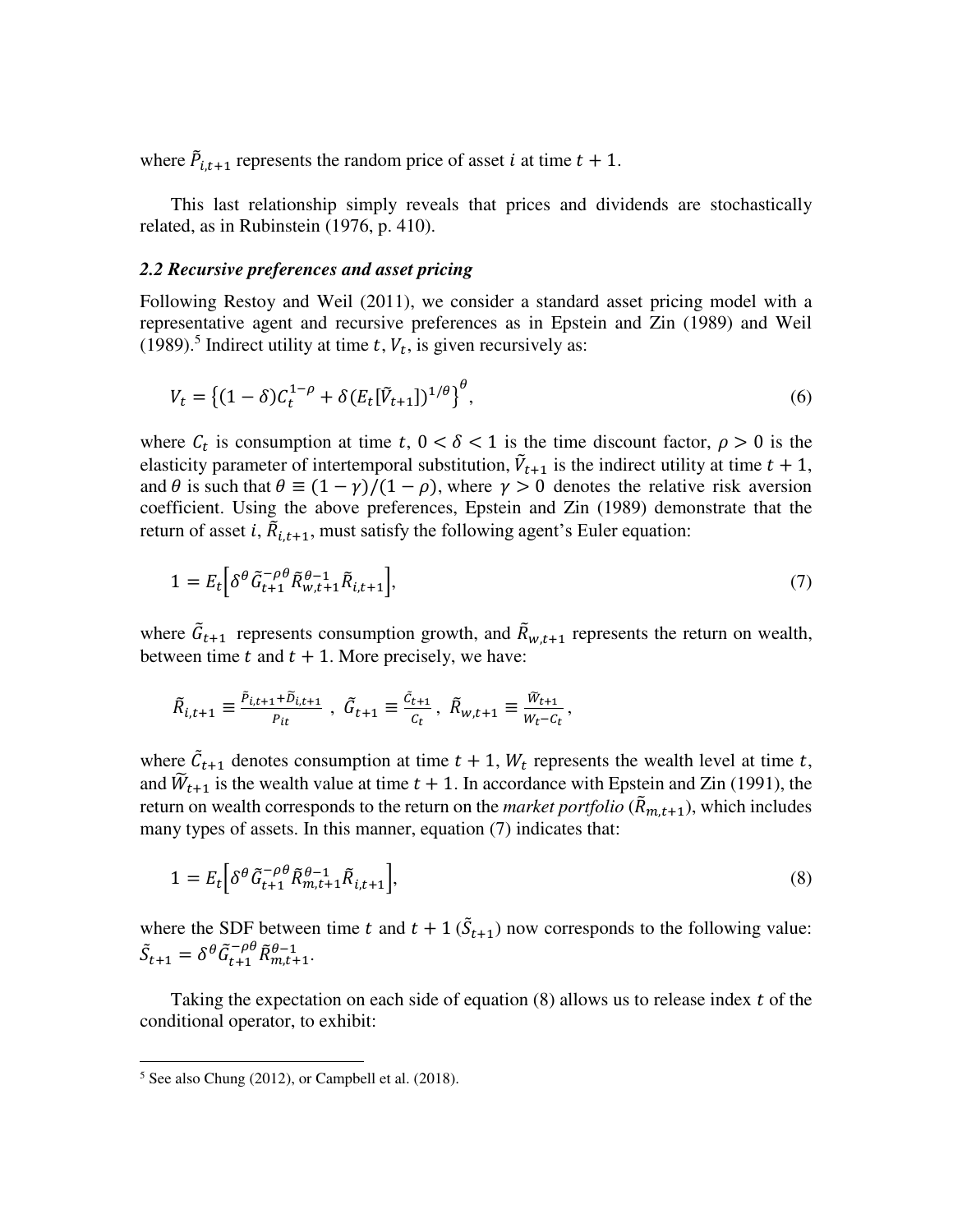$$
1 = E\left[\delta^{\theta} \tilde{G}_{t+1}^{-\rho\theta} \tilde{R}_{m,t+1}^{\theta-1} \tilde{R}_{i,t+1}\right].
$$
\n(9)

 If consumption and returns are jointly lognormal, and if we accept the existence of a safe one-period bond with a return equal to  $R_{f,t+1}$ , we can obtain, after log-linearizing, the usual expression for the approximate return on any asset, that is:<sup>6</sup>

$$
E[\tilde{r}_{i,t+1}] - r_{f,t+1}
$$
  
=  $\rho \theta \text{COV}[\tilde{g}_{t+1}, \tilde{r}_{i,t+1}] + (1 - \theta) \text{COV}[\tilde{r}_{m,t+1}, \tilde{r}_{i,t+1}] - V[\tilde{r}_{i,t+1}]/2,$  (10)

where lowercase letters denote the logarithm of their uppercase counterpart, namely:

$$
\tilde{r}_{i,t+1} \equiv \ln(\tilde{R}_{i,t+1}), \ r_{f,t+1} \equiv \ln(r_{f,t+1}), \ \tilde{g}_{t+1} \equiv \ln(\tilde{G}_{t+1}), \ \tilde{r}_{m,t+1} \equiv \ln(\tilde{R}_{m,t+1}).
$$

 As mentioned by Restoy and Weil (2011), this relationship is often interpreted as a combination of the Capital Asset Pricing Model (CAPM) and the Consumption-CAPM, since each asset's risk premium must equal a weighted average of the asset's covariance with consumption growth (as in the Consumption-CAPM) and market return (as in the CAPM).

 Introducing equations (4) and (5) into the definition of asset returns, indicates, after simple manipulations, that:

$$
\tilde{R}_{i,t+1} = \frac{\phi \tilde{D}_{i,t+1} + \tilde{D}_{i,t+1}}{\phi D_{i,t}} = (1 + 1/\phi_i) \tilde{G}_{i,t+1},
$$

where  $\tilde{G}_{i,t+1}$  represents the dividend growth value of asset *i*, between time *t* and  $t + 1$ ,  $(\tilde{G}_{i,t+1} \equiv \tilde{D}_{i,t+1}/D_{it})$ . Taking the logarithm of returns shows that:

$$
\tilde{r}_{i,t+1} = \ln(1 + 1/\phi_i) + \tilde{g}_{i,t+1},
$$

with  $\tilde{g}_{i,t+1} \equiv \ln(\tilde{G}_{i,t+1})$ . Thus, introducing equations (4) and (5) into equation (10), and using basic covariance or variance properties, allows us to write, after simplification:

$$
E\big[\ln(1+1/\phi_i) + \tilde{g}_{i,t+1}\big] - r_{f,t+1}
$$
  
=  $\rho \theta \mathcal{C} \mathcal{O} V\big[\tilde{g}_{t+1}, \tilde{g}_{i,t+1}\big] + (1-\theta) \mathcal{C} \mathcal{O} V\big[\tilde{r}_{m,t+1}, \tilde{g}_{i,t+1}\big] - V\big[\tilde{g}_{i,t+1}\big]/2.$  (11)

Equation (11) identifies an equilibrium asset pricing condition in which the only future random variable of a particular asset corresponds to dividend growth.

 6 See, for example, Restoy and Weil (2011, p. 4).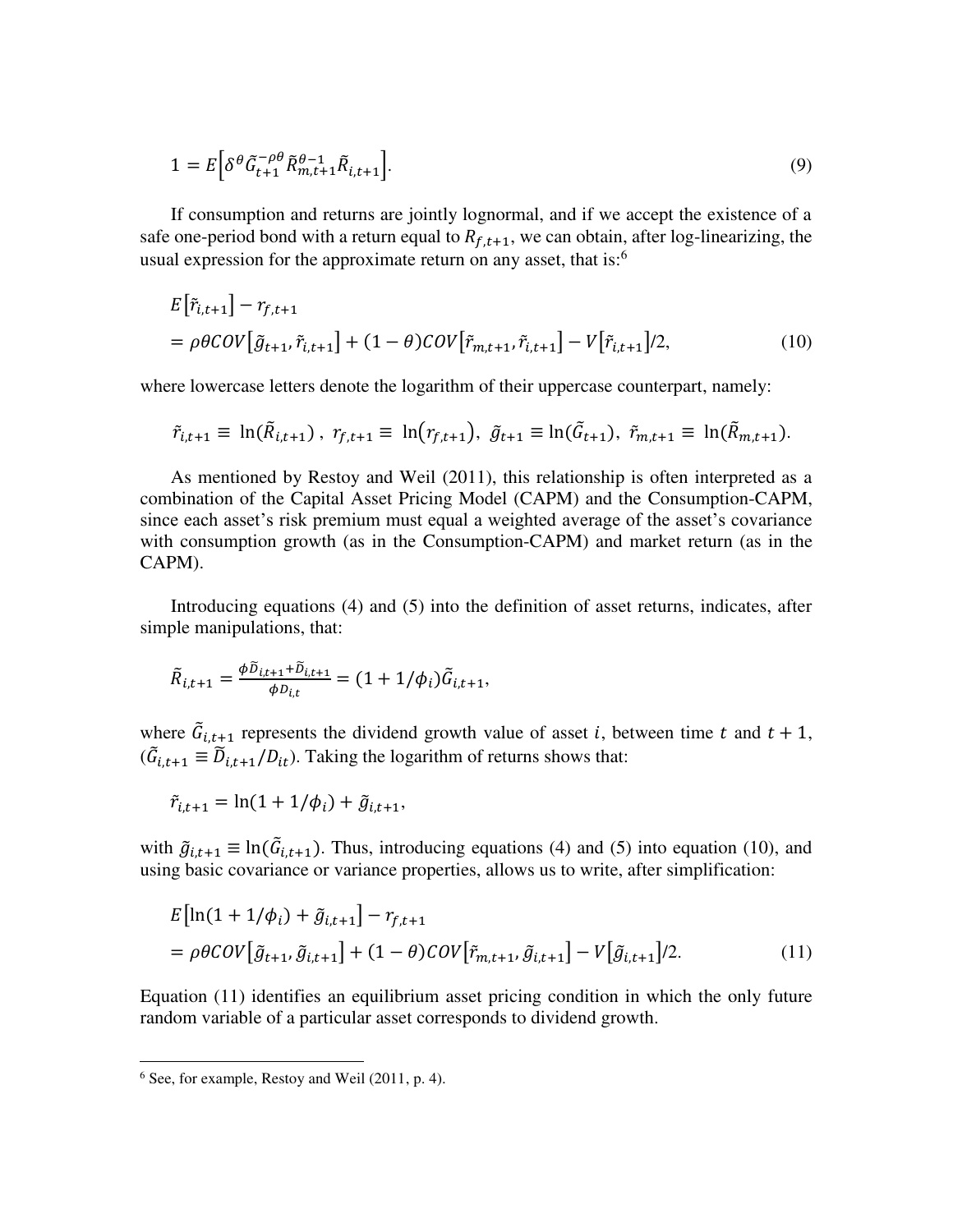Multiplying by  $V[\tilde{g}_{t+1}]$  and  $V[\tilde{r}_{m,t+1}]$  on each side of equation (11) indicates, after manipulations, that:

$$
E\big[\ln(1+1/\phi_i) + \tilde{g}_{i,t+1}\big] - r_{f,t+1} = \lambda_{ct} b_{cit} + \lambda_{mt} b_{mit} - V\big[\tilde{g}_{i,t+1}\big]/2,\tag{12}
$$

where

$$
\lambda_{ct} \equiv \rho \theta V[\tilde{g}_{t+1}] > 0,
$$
  
\n
$$
\lambda_{mt} \equiv (1 - \theta) V[\tilde{r}_{m,t+1}] > 0,
$$
  
\n
$$
b_{cit} \equiv \text{COV}[\tilde{g}_{t+1}, \tilde{g}_{i,t+1}] / V[\tilde{g}_{t+1}],
$$
  
\n
$$
b_{mit} \equiv \text{COV}[\tilde{r}_{m,t+1}, \tilde{g}_{i,t+1}] / V[\tilde{r}_{m,t+1}].
$$

Here, resulting coefficient  $b_{\text{cit}}$  represents the dividend sensitivity to aggregate consumption, for asset  $i$  at time  $t$ , while coefficient  $b<sub>mit</sub>$  represents the dividend sensitivity to market returns, for asset  $i$  at time  $t$ . These coefficients are defined for a specific period only. In the next subsection we define the corresponding coefficients ( $b_{ci}$  and  $b_{mi}$ ) over many periods.

#### *2.3 Market and consumption risks over the long-run*

In the long run, the upper equilibrium condition can be easily extended by summing from time zero  $(t = 0)$  to time  $T - 1$   $(t = T - 1)$ , as shown below:

$$
\sum_{t=0}^{T-1} E\left[\ln(1+1/\phi_i) + \tilde{g}_{i,t+1}\right]
$$
\n
$$
= \sum_{t=0}^{T-1} r_{f,t+1} + \sum_{t=0}^{T-1} \lambda_{ct} b_{cit} + \sum_{t=0}^{T-1} \lambda_{mt} b_{mit} - \sum_{t=0}^{T-1} V\left[\tilde{g}_{i,t+1}\right]/2. \tag{13}
$$

Rearranging equation (13), we can write:

$$
T x \ln(1 + 1/\phi_i)
$$
  
=  $\sum_{t=0}^{T-1} r_{f,t+1} + \sum_{t=0}^{T-1} \lambda_{ct} b_{cit} + \sum_{t=0}^{T-1} \lambda_{mt} b_{mit} - \frac{1}{2} \sum_{t=0}^{T-1} V[\tilde{g}_{i,t+1}] - \sum_{t=0}^{T-1} E[\tilde{g}_{i,t+1}].$  (14)

Multiplying by scalar values  $\sum_{t=0}^{T-1} \lambda_{ct}$  and  $\sum_{t=0}^{T-1} \lambda_{mt}$  on each side of equation (14), implies that: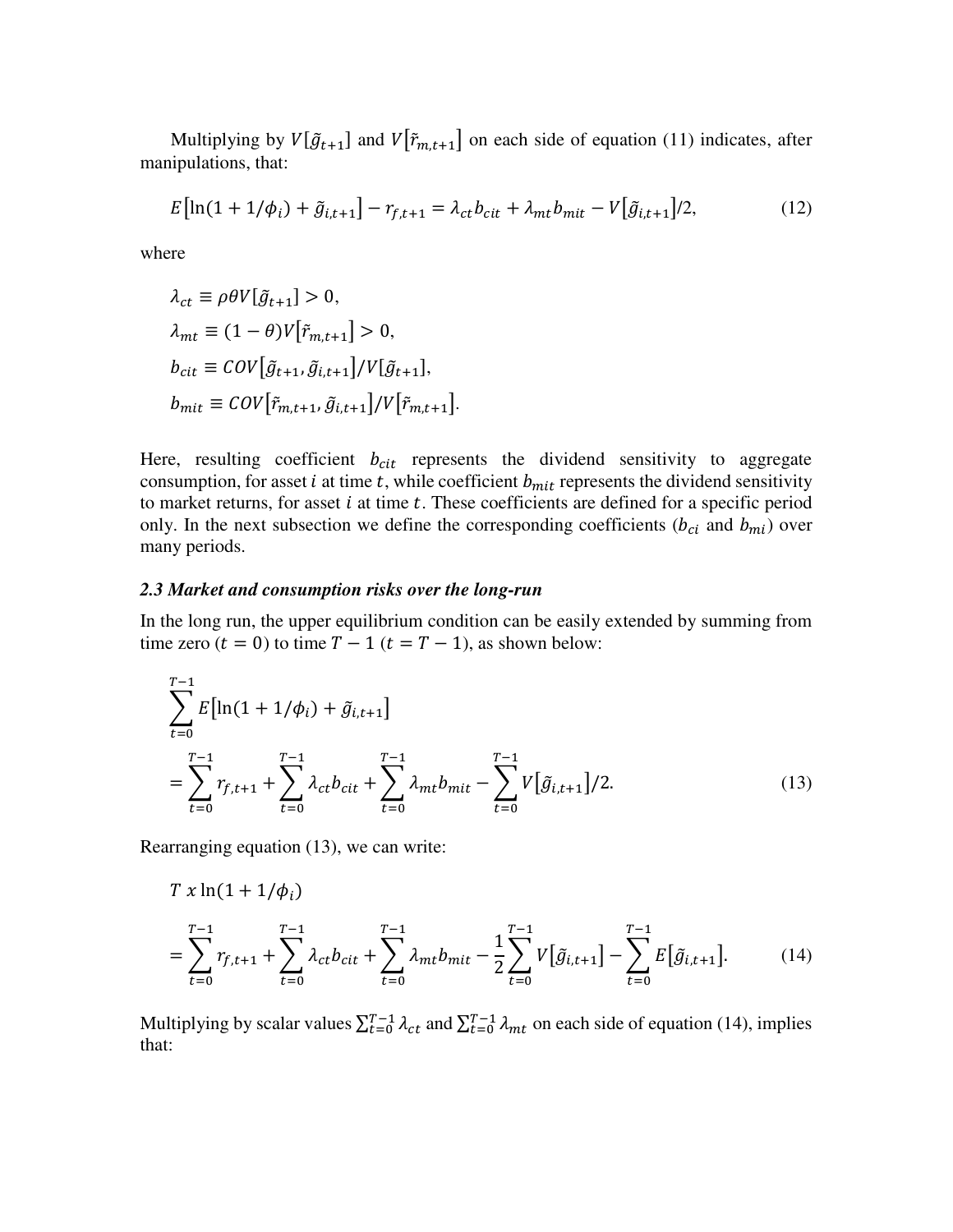$$
T x \ln(1 + 1/\phi_i) = \sum_{t=0}^{T-1} r_{f,t+1} + \sum_{t=0}^{T-1} \lambda_{ct} \sum_{t=0}^{T-1} \omega_{ct} b_{cit} + \sum_{t=0}^{T-1} \lambda_{mt} \sum_{t=0}^{T-1} \omega_{mt} b_{cit}
$$

$$
-\frac{1}{2} \sum_{t=0}^{T-1} V[\tilde{g}_{i,t+1}] - \sum_{t=0}^{T-1} E[\tilde{g}_{i,t+1}], \qquad (15)
$$

where  $w_{ct} \equiv \lambda_{ct} / \sum_{t=0}^{T-1} \lambda_{ct}$ , with  $0 < w_{ct} < 1$ , and where  $w_{mt} \equiv \lambda_{mt} / \sum_{t=0}^{T-1} \lambda_{mt}$ , with  $0 \lt w_{mt} \lt 1$ . Dividing by T on each side of equation (15), we get:

$$
\ln(1 + 1/\phi_i) = \frac{1}{T} \sum_{t=0}^{T-1} r_{f,t+1} + \frac{1}{T} \sum_{t=0}^{T-1} \lambda_{ct} \sum_{t=0}^{T-1} \omega_{ct} b_{cit} + \frac{1}{T} \sum_{t=0}^{T-1} \lambda_{mt} \sum_{t=0}^{T-1} \omega_{mt} b_{cit}
$$

$$
-\frac{1}{2} \frac{1}{T} \sum_{t=0}^{T-1} V[\tilde{g}_{i,t+1}] - \frac{1}{T} \sum_{t=0}^{T-1} E[\tilde{g}_{i,t+1}], \qquad (16)
$$

or, equivalently:

$$
\ln(1 + 1/\phi_i) = r_f + \lambda_c b_{ci} + \lambda_m b_{mi} - 0.5\sigma_i^2 - g_i
$$
 (17)

where:

$$
g_i \equiv \sum_{t=0}^{T-1} E[\tilde{g}_{i,t+1}] / T, r_f \equiv \sum_{t=0}^{T-1} r_{f,t+1} / T, \sigma_i^2 \equiv \sum_{t=0}^{T-1} V[\tilde{g}_{i,t+1}] / T,
$$
  
\n
$$
\lambda_c \equiv \sum_{t=0}^{T-1} \lambda_{ct} / T, \lambda_m \equiv \sum_{t=0}^{T-1} \lambda_{mt} / T,
$$
  
\n
$$
b_{ci} \equiv \sum_{t=0}^{T-1} \omega_{ct} b_{cit}, b_{mi} \equiv \sum_{t=0}^{T-1} \omega_{mt} b_{mit}.
$$

Estimators  $g_i$ ,  $r_f$ ,  $\sigma_i^2$ ,  $\lambda_c$ , and  $\lambda_m$  correspond to arithmetic averages, while  $b_{ci}$ , and  $b_{mi}$ correspond to weighted averages (over T periods). In particular,  $b_{ci}$  and  $b_{mi}$  are viewed as the *long-run* sensitivity of the asset's dividends to aggregate consumption and market returns. Taking the exponential on each side of equation (17), we have:

$$
1/\phi_i = exp\{r_f + \lambda_c b_{ci} + \lambda_m b_{mi} - 0.5\sigma_i^2 - g_i\} - 1.
$$
 (18)

At time  $t = 0$ , equation (4) indicates that:  $\phi_i = P_{i0}/D_{i0}$ . Integrating equation (4) into equation (18) allows us to write:

$$
D_{i0}/P_{i0} = exp\{r_f + \lambda_c b_{ci} + \lambda_m b_{mi} - 0.5\sigma_i^2 - g_i\} - 1.
$$
\n(19)

Therefore, we can easily isolate the price of a long-lived asset, as is shown below: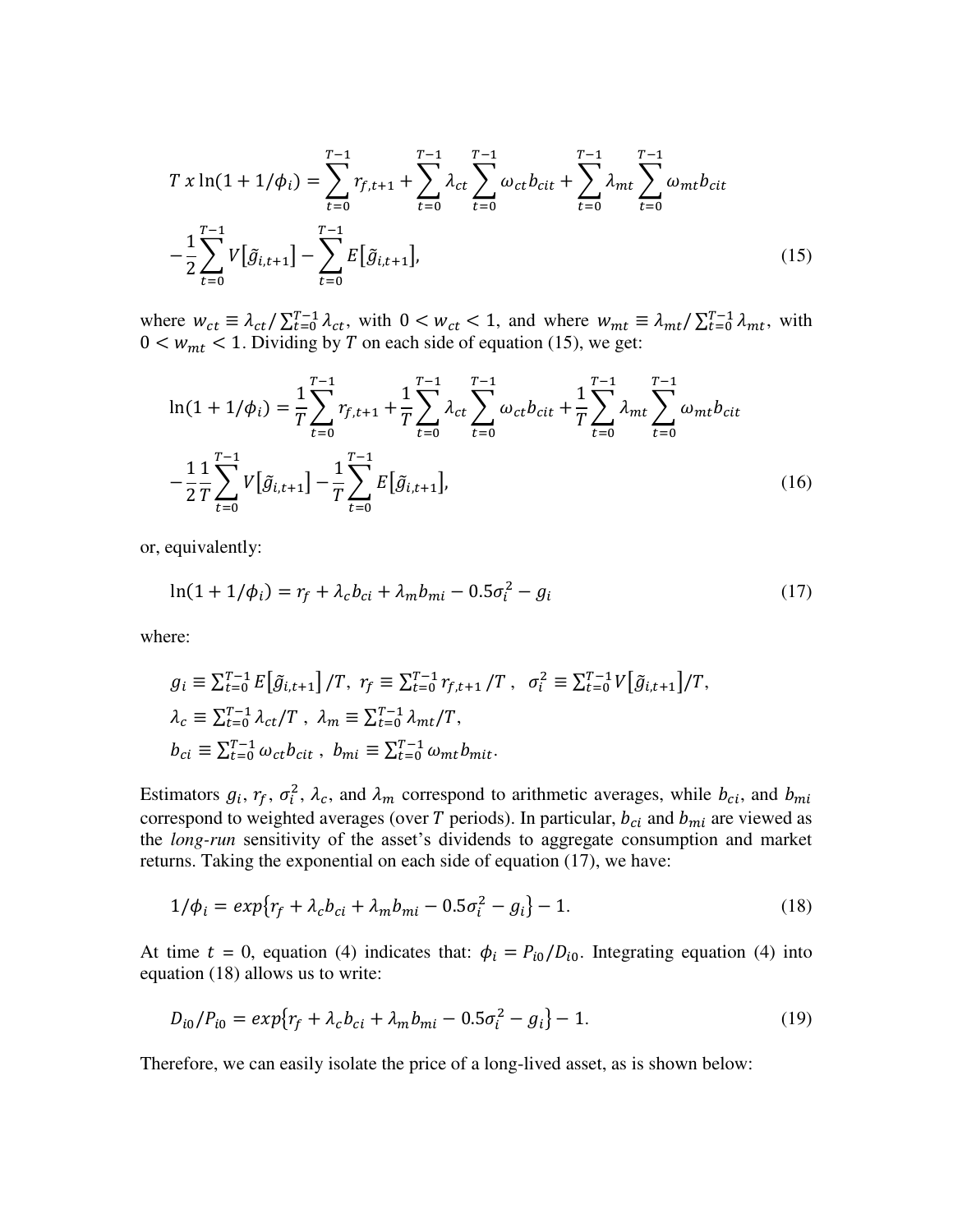$$
P_{i0} = \frac{D_{i0}}{exp\{r_f + \lambda_c b_{ci} + \lambda_m b_{mi} - 0.5\sigma_i^2 - g_i\} - 1}.
$$
\n(20)

 Equation (20) represents our main result. Using recursive utility, this equation indicates that the equilibrium price of a stock is negatively related to the long-run sensitivity of the asset's dividends to market returns, as well as to aggregate consumption. Given that the two sensitive parameters ( $b_{ci}$  and  $b_{mi}$ ) are negatively related to the theoretical asset value, they thus represent a rightful measure of risks. To estimate these two measures, investors must make a prediction for each period, and then compute the average. If the covariance between dividends and market returns is equal to zero ( $b_{mi} = 0$ ), then the corresponding stock value is similar to the one obtained in Bergeron (2013a). Under conditions of certainty, variances and covariances equal zero, and equation (20) is similar to the classic *Gordon Growth Model*.

 Note that the derivation of equation (20) does not require the restrictive constant growth assumption for dividends. This approach is consistent with the familiar notion that firms have different stages of growth and risk, in the long run (see, for example, Mac an Bhaird and Lucey, 2011). This approach is also consistent with the long-run measure of risk adopted by Bansal et al. (2005), for which the covariance between dividend growth and aggregate consumption varies over time.

 In sum, our model indicates that the intrinsic current value of a stock can be easily estimated with a practical formula that integrates two dimensions of risk: market risk and consumption risk, over the long run.

### **3. Conclusion**

The recursive utility framework and long-run risk concept represent two major innovations in financial economics. In this paper, we integrate the long-run risk concept into the stock valuation process, using recursive preferences. Our model reveals that stock values are influenced by the long-run covariance between dividends and market returns, as well as by the long-run covariance between dividends and consumption. The main contributions of this paper can be summarized as follows. First, we combine recursive preferences and longrun risk for stock valuation. Second, we suggest that long-run risk is defined by two factors: market returns and aggregate consumption. Third, we demonstrate that two long-run risk parameters affect the market equity value of a firm.

 Our extension model also presents other interesting characteristics. For example, our development indicates the value of the dividend-price ratio under equilibrium conditions. Moreover, the final formula is easy to apply for common stock investors. Furthermore, the model does not assume a constant dividend growth rate, which allows us to refine the valuation process (period by period). Likewise, the model offers new predictions to test the validity of the long-run concept of risk empirically.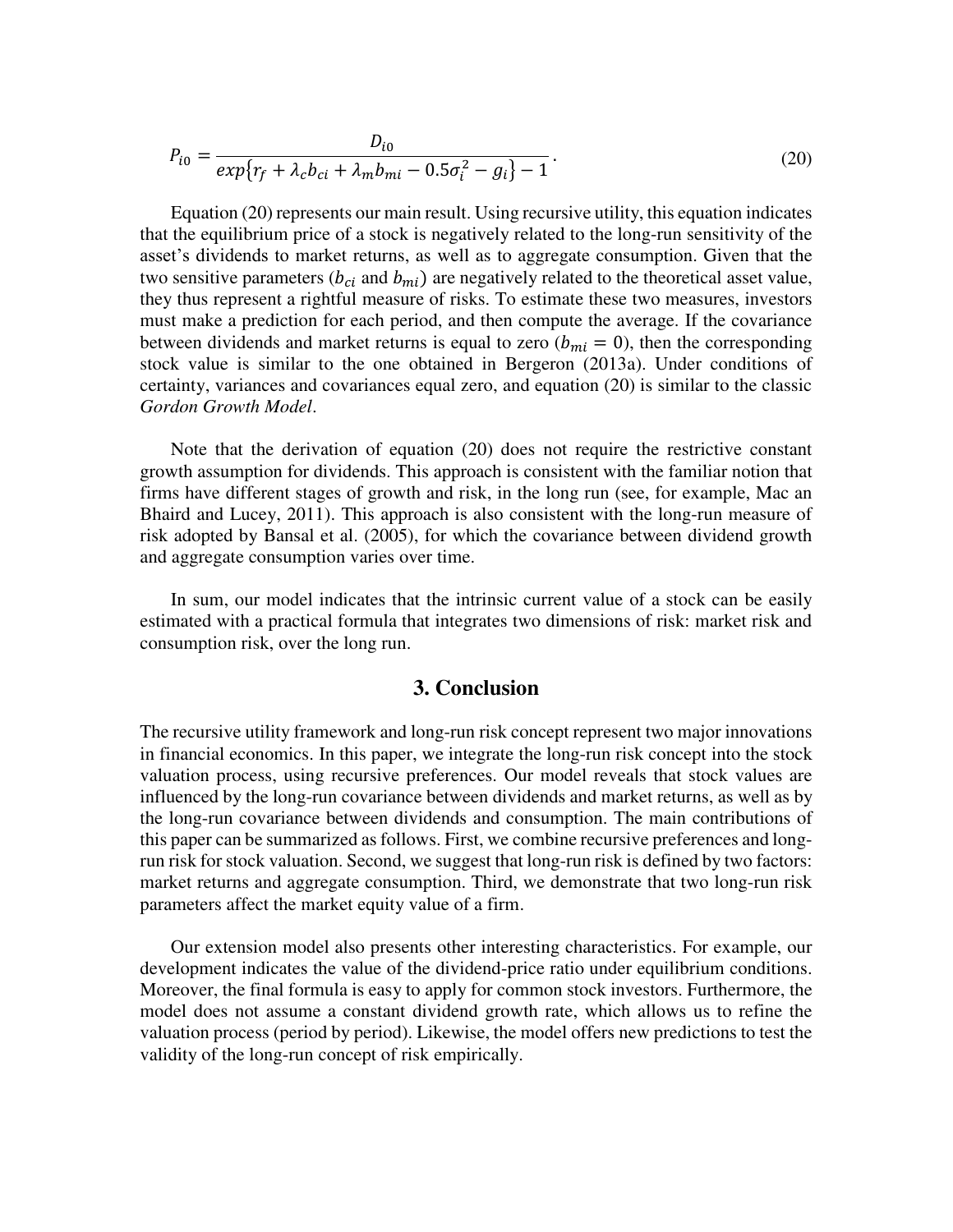### **References**

Bansal, R., Dittmar, R.F. and C. Lundblad (2005) "Consumption, Dividends, and the Cross-section of Equity Returnsˮ *The Journal of Finance* **60**, 1639-1672.

Bansal, R. and D. Kiku (2011) "Cointegration and Long-run Asset Allocation" *Journal of Business and Economic Statistics* **29**, 161-173.

Bansal, R., Kiku, D. and A. Yaron (2016) "Risk for the Long run: Estimation with Time Aggregationˮ *Journal of Monetary Economics* **82**, 52-69.

Bansal, R. and A. Yaron (2004) "Risks for the long run: A Potential Resolution of Asset Pricing Puzzlesˮ *The Journal of Finance* **59**, 1481-1509.

Bergeron, C. (2013a) "Dividend Growth, Stock Valuation, and Long-run Risk" *Journal of Economics and Finance* **37**, 547-559.

Bergeron, C. (2013b) "Dividend Sensitivity to Economic Factors, Stock Valuation, and Long-run Riskˮ *Finance Research Letters* **11**, 184-195.

Campbell, J.Y. (2017) *Financial Decisions and Markets*, Princeton University Press: Princeton.

Campbell, J.Y., Giglio, S., Polk, C. and R. Turley (2018) "An Intertemporal CAPM with Stochastic Volatility" Journal of Financial Economics 128, 207-233.

Chen, X., Favilukis, J. and S.C. Ludvigson (2013) "An Estimation of Economic Models with Recursive Preferences" *Quantitative Economics* 4, 39-83.

Chung, C.Y. (2012) "Two Idiosyncratic Trees with Recursive Preferences" Applied *Economics Letters* **19**, 1481-1509.

Da, Z. (2009) "Cash Flow, Consumption Risk, and the Cross-section of Stock Returns" *The Journal of Finance* **64**, 923-956.

Epstein, L. and S. Zin (1989) "Substitution, Risk Aversion, and the Temporal Behavior of Consumption and Asset Returns: A Theoretical Frameworkˮ *Econometrica* **57**, 937-969.

Epstein, L. and S. Zin (1991) "Substitution, Risk Aversion, and the Temporal Behavior of Consumption and Asset Returns: An empirical Investigation" *Journal of Political Economy* **99**, 263-286.

Ferson, W., Nallareddy, S. and B. Xie (2013) "The 'out-of-sample' Performance of Longrun Risk Modelsˮ *Journal of Financial Economics* **107**, 39-83.

Hansen, L.P., Heaton, J.C. and N. Li (2008) "Consumption Strikes Back?: Measuring Long-run Riskˮ *Journal of political Economy* **116**, 260-302.

Mac an Bhaird, C. and B. Lucey (2011) "An Empirical Investigation of the Financial Growth Lifecycleˮ *Journal of Small Business and Enterprise Development* **18,** 715-731.